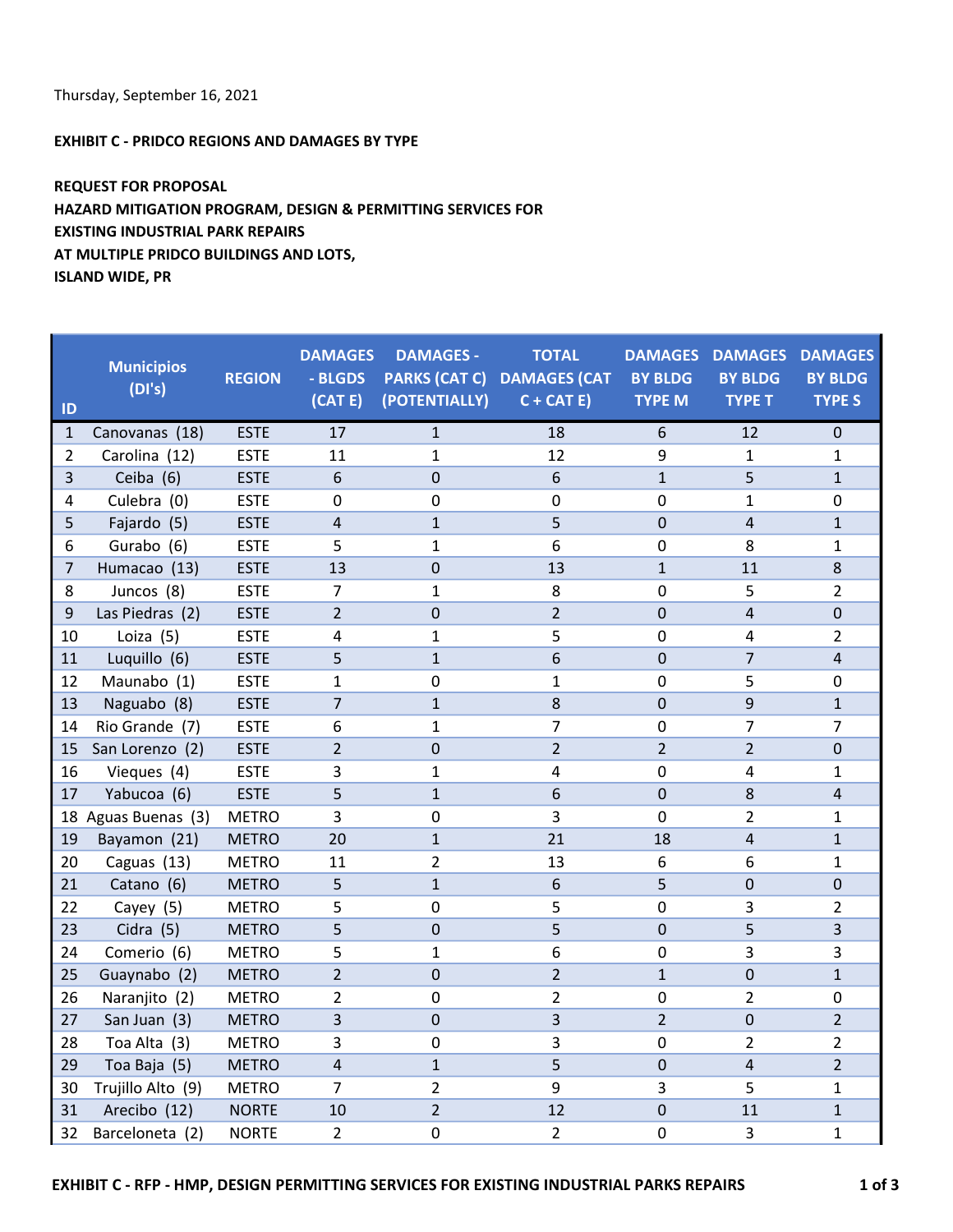EXHIBIT C - PRIDCO REGIONS AND DAMAGES BY TYPE

REQUEST FOR PROPOSAL HAZARD MITIGATION PROGRAM, DESIGN & PERMITTING SERVICES FOR EXISTING INDUSTRIAL PARK REPAIRS AT MULTIPLE PRIDCO BUILDINGS AND LOTS, ISLAND WIDE, PR

| ID | <b>Municipios</b><br>(DI's) | <b>REGION</b> | <b>DAMAGES</b><br>- BLGDS<br>(CAT E) | <b>DAMAGES -</b><br>(POTENTIALLY) | <b>TOTAL</b><br>PARKS (CAT C) DAMAGES (CAT<br>$C + CAT E$ | <b>DAMAGES</b><br><b>BY BLDG</b><br><b>TYPE M</b> | <b>DAMAGES</b><br><b>BY BLDG</b><br><b>TYPE T</b> | <b>DAMAGES</b><br><b>BY BLDG</b><br><b>TYPE S</b> |
|----|-----------------------------|---------------|--------------------------------------|-----------------------------------|-----------------------------------------------------------|---------------------------------------------------|---------------------------------------------------|---------------------------------------------------|
| 33 | Barranquitas (3)            | <b>NORTE</b>  | $\overline{2}$                       | $\mathbf{1}$                      | 3                                                         | $\mathbf 0$                                       | $\overline{4}$                                    | $\overline{2}$                                    |
| 34 | Camuy (3)                   | <b>NORTE</b>  | $\overline{2}$                       | 1                                 | 3                                                         | 0                                                 | 1                                                 | 1                                                 |
| 35 | Ciales (3)                  | <b>NORTE</b>  | 3                                    | 0                                 | 3                                                         | $\Omega$                                          | 3                                                 | $\overline{2}$                                    |
| 36 | Corozal (6)                 | <b>NORTE</b>  | 5                                    | 1                                 | 6                                                         | 0                                                 | 5                                                 | 0                                                 |
| 37 | Dorado (5)                  | <b>NORTE</b>  | $\overline{4}$                       | $\mathbf{1}$                      | 5                                                         | $\mathbf 0$                                       | $\overline{3}$                                    | $\overline{2}$                                    |
| 38 | Florida (3)                 | <b>NORTE</b>  | 3                                    | 0                                 | 3                                                         | 0                                                 | 3                                                 | $\mathbf 0$                                       |
| 39 | Hatillo (4)                 | <b>NORTE</b>  | $\overline{4}$                       | $\boldsymbol{0}$                  | 4                                                         | $\mathbf 0$                                       | 4                                                 | $\mathbf 0$                                       |
| 40 | Isabela (4)                 | <b>NORTE</b>  | 3                                    | $\mathbf{1}$                      | 4                                                         | $\mathbf 0$                                       | 3                                                 | 0                                                 |
| 41 | Lares $(1)$                 | <b>NORTE</b>  | $\mathbf{1}$                         | $\mathbf 0$                       | $\mathbf{1}$                                              | $\mathbf 0$                                       | $\mathbf{1}$                                      | $\mathbf 0$                                       |
| 42 | Manati (4)                  | <b>NORTE</b>  | 3                                    | 1                                 | 4                                                         | $\mathbf 0$                                       | 3                                                 | $\overline{2}$                                    |
| 43 | Morovis (6)                 | <b>NORTE</b>  | 5                                    | $\mathbf{1}$                      | 6                                                         | $\mathbf 0$                                       | 8                                                 | $\pmb{0}$                                         |
| 44 | Orocovis (3)                | <b>NORTE</b>  | 3                                    | $\boldsymbol{0}$                  | 3                                                         | $\mathbf 0$                                       | $\mathbf{1}$                                      | $\overline{2}$                                    |
| 45 | Quebradillas (4)            | <b>NORTE</b>  | 3                                    | $\mathbf{1}$                      | 4                                                         | $\mathbf 0$                                       | 3                                                 | $\mathbf 0$                                       |
| 46 | Utuado (1)                  | <b>NORTE</b>  | 1                                    | $\boldsymbol{0}$                  | 1                                                         | 0                                                 | 1                                                 | 0                                                 |
| 47 | Vega Alta (2)               | <b>NORTE</b>  | $\mathbf{1}$                         | $\mathbf{1}$                      | $\overline{2}$                                            | 0                                                 | $\overline{2}$                                    | $\mathbf{1}$                                      |
| 48 | Vega Baja (4)               | <b>NORTE</b>  | 3                                    | $\mathbf{1}$                      | 4                                                         | $\mathbf{1}$                                      | 9                                                 | $\mathbf{1}$                                      |
| 49 | Aguada (1)                  | <b>OESTE</b>  | $\mathbf 0$                          | $\mathbf{1}$                      | $\mathbf{1}$                                              | $\mathbf 0$                                       | 5                                                 | $\mathbf{1}$                                      |
| 50 | Aguadilla (8)               | <b>OESTE</b>  | 6                                    | $\overline{2}$                    | 8                                                         | $\mathbf{1}$                                      | 12                                                | $\mathbf{1}$                                      |
| 51 | Anasco (0)                  | <b>OESTE</b>  | $\pmb{0}$                            | $\mathbf 0$                       | $\mathbf 0$                                               | $\pmb{0}$                                         | $\mathbf 0$                                       | $\pmb{0}$                                         |
| 52 | Cabo Rojo (10)              | <b>OESTE</b>  | 9                                    | $\mathbf{1}$                      | 10                                                        | 0                                                 | 4                                                 | 6                                                 |
| 53 | Guanica (12)                | <b>OESTE</b>  | 10                                   | $\overline{2}$                    | 12                                                        | $\overline{0}$                                    | 9                                                 | $\mathbf{1}$                                      |
| 54 | Hormigueros (1)             | <b>OESTE</b>  | $\mathbf{1}$                         | $\mathbf 0$                       | $\mathbf{1}$                                              | $\mathbf 0$                                       | $\mathbf{1}$                                      | $\pmb{0}$                                         |
| 55 | Lajas (4)                   | <b>OESTE</b>  | $\overline{4}$                       | $\mathbf 0$                       | $\overline{4}$                                            | $\mathbf 0$                                       | $\overline{4}$                                    | $\pmb{0}$                                         |
| 56 | Las Marias (0)              | <b>OESTE</b>  | $\mathbf 0$                          | 0                                 | $\mathbf 0$                                               | $\mathbf 0$                                       | 0                                                 | 0                                                 |
| 57 | Maricao (0)                 | <b>OESTE</b>  | $\Omega$                             | 0                                 | $\overline{0}$                                            | $\Omega$                                          | $\Omega$                                          | $\Omega$                                          |
| 58 | Mayaguez (25)               | <b>OESTE</b>  | 24                                   | 1                                 | 25                                                        | 3                                                 | 23                                                | 11                                                |
| 59 | Moca $(2)$                  | <b>OESTE</b>  | $\mathbf{1}$                         | $\mathbf{1}$                      | $\overline{2}$                                            | $\mathbf 0$                                       | $\mathbf{1}$                                      | $\mathbf 0$                                       |
| 60 | Rincon (0)                  | <b>OESTE</b>  | $\mathbf 0$                          | $\mathbf 0$                       | 0                                                         | $\mathbf 0$                                       | 0                                                 | $\mathbf 0$                                       |
|    | 61 iabana Grande (3         | <b>OESTE</b>  | $\overline{2}$                       | $\mathbf{1}$                      | 3                                                         | $\mathbf{1}$                                      | $\overline{2}$                                    | $\mathbf 0$                                       |
| 62 | San German (4)              | <b>OESTE</b>  | 3                                    | $\mathbf{1}$                      | 4                                                         | $\mathbf 0$                                       | 5                                                 | 3                                                 |
|    | 63 San Sebastian (2)        | <b>OESTE</b>  | $\overline{2}$                       | $\mathbf 0$                       | $\overline{2}$                                            | $\mathbf 0$                                       | $\overline{2}$                                    | $\mathbf{1}$                                      |
| 64 | Adjuntas (2)                | <b>SUR</b>    | $\overline{2}$                       | 0                                 | $\overline{2}$                                            | $\mathbf 0$                                       | $\overline{2}$                                    | 0                                                 |